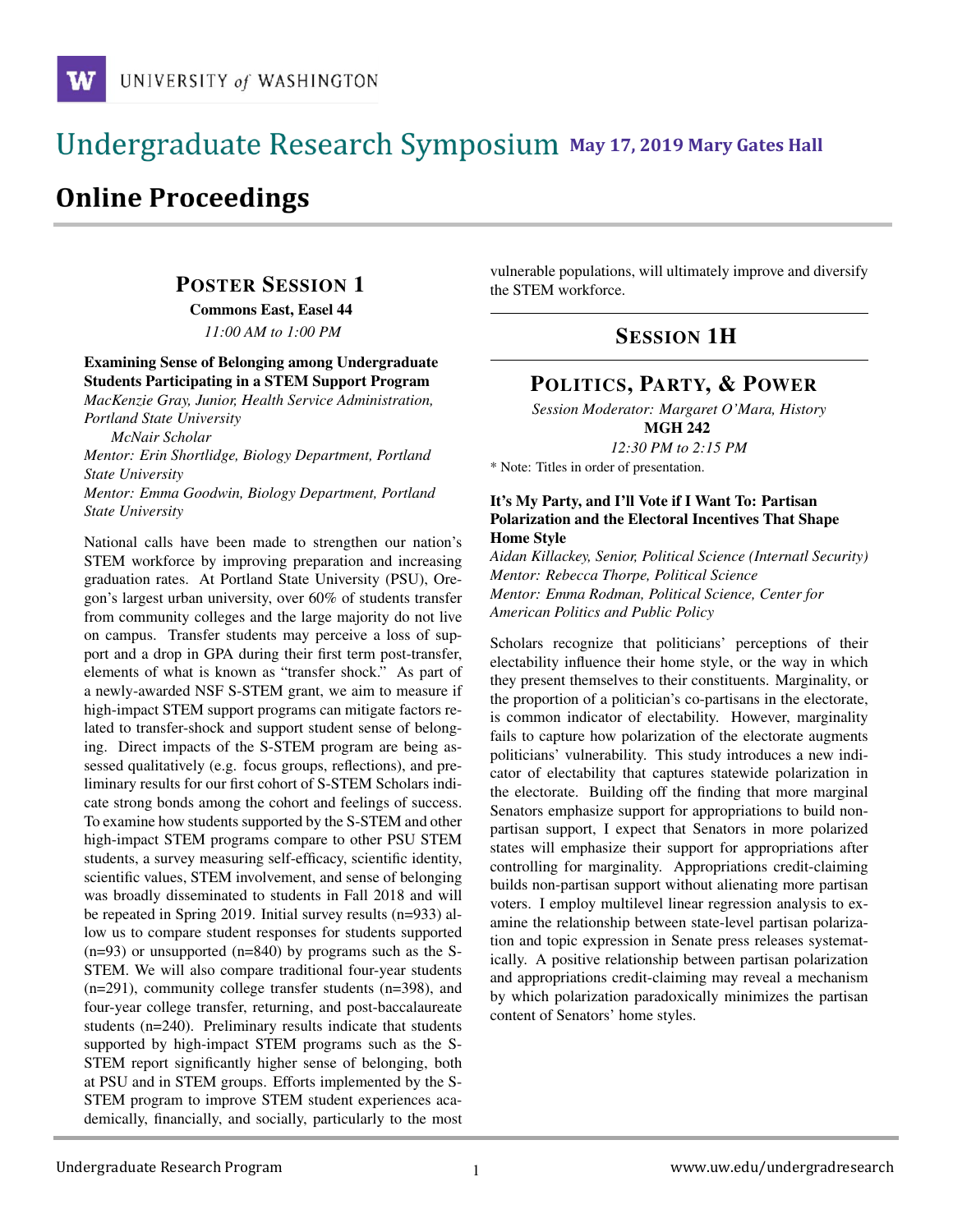### SESSION 1H

### POLITICS, PARTY, & POWER

*Session Moderator: Margaret O'Mara, History* MGH 242

*12:30 PM to 2:15 PM*

\* Note: Titles in order of presentation.

#### Prosecutorial Discretion over Exculpatory Evidence and Plea Bargaining

*Alexandra Nicole (Alex) Fletcher, Senior, Political Science Mentor: Rebecca Thorpe, Political Science Mentor: Emma Rodman, Political Science, Center for American Politics and Public Policy*

Since the 1920s, plea bargaining in the United States criminal justice system has become status quo. Today, over 95% of federal cases have resulted in plea bargains and never been tried in court. The power of the prosecutor within the legal system has also increased substantially over the last century leading many scholars to believe that the proliferation of plea bargaining is a direct result of heightened prosecutorial power. Prior literature has addressed the increased power of the prosecutor and the need for reform if plea bargaining rates are to change, but has not yet provided an empirical observation as to whether prosecutorial reform makes a significant impact in plea bargaining. In this paper I theorize that the prosecutor's discretion over exculpatory evidence plays an integral part in states' reliance on plea bargaining and that states that attempt to reign in prosecutorial power experience reduced rates of pleas. To test this theory systematically, I have run a multivariate analysis at the county-level to compare rates of plea bargaining across states that have reformed prosecutorial discretion and states that have not. If states with a model rule suppressing prosecutorial power show a statistically significant difference in plea rates, criminal justice reform advocates should turn their attention to prosecutorial reform.

### SESSION 1H

### POLITICS, PARTY, & POWER

*Session Moderator: Margaret O'Mara, History* MGH 242 *12:30 PM to 2:15 PM* \* Note: Titles in order of presentation.

#### Montesquieu to Scalia: Cross-National Separation of Powers in Constitutions and Free Expression

*Rohnin William Randles, Senior, Political Science Mentor: Rebecca Thorpe, Political Science Mentor: Emma Rodman, Political Science, Center for American Politics and Public Policy*

One of the most common questions that scholars of democratic theory address is how to best allocate and balance power across the different structures within a government. Historically, many theorists and philosophers have postulated that structures with separation of power are more effective at resisting tyrannical rule. Though researchers have established the effects of an imbalance of power between two branches of government, no study has attempted to systematically account for the relative balance of power among all three branches working in tandem or develop empirical metrics to this end. In this study, I theorize that designing separate branches of government that are equally strong strengthens conflicts across institutions, which ultimately leads to more robust protections against tyranny. I evaluate this model quantitatively by developing and introducing a new measure, the Separate Powers Index (SPI). My SPI assesses the balance of power between the three branches of government as postulated in a sample of 130 of the world's constitutions. Using multivariate regression methods, I compare the SPI with a cross-national index of free expression in a cross-sectional analysis during the year 2008, I can systematically examine whether there is a relationship between structural provisions of institutions that distribute power and their outcomes to protect their citizens. In addition to providing a novel measure of tripartite power balance in national constitutions, the result of this study has a large impact on all scholars of constitutionalism and civil liberties.

### SESSION 1H

#### POLITICS, PARTY, & POWER

*Session Moderator: Margaret O'Mara, History* MGH 242 *12:30 PM to 2:15 PM*

\* Note: Titles in order of presentation.

#### Why White Women Voted for Trump

*Ramona Ann Bulan Alhambra, Senior, Political Science Mentor: Rebecca Thorpe, Political Science Mentor: Emma Rodman, Political Science, Center for American Politics and Public Policy*

For this project, I examine why the majority of white women voted for Trump in the 2016 election, a fact that came as a shock to many observers. However, with few exceptions, white women have been shown to support conservative candidates in presidential elections since the 1950s. Yet, Don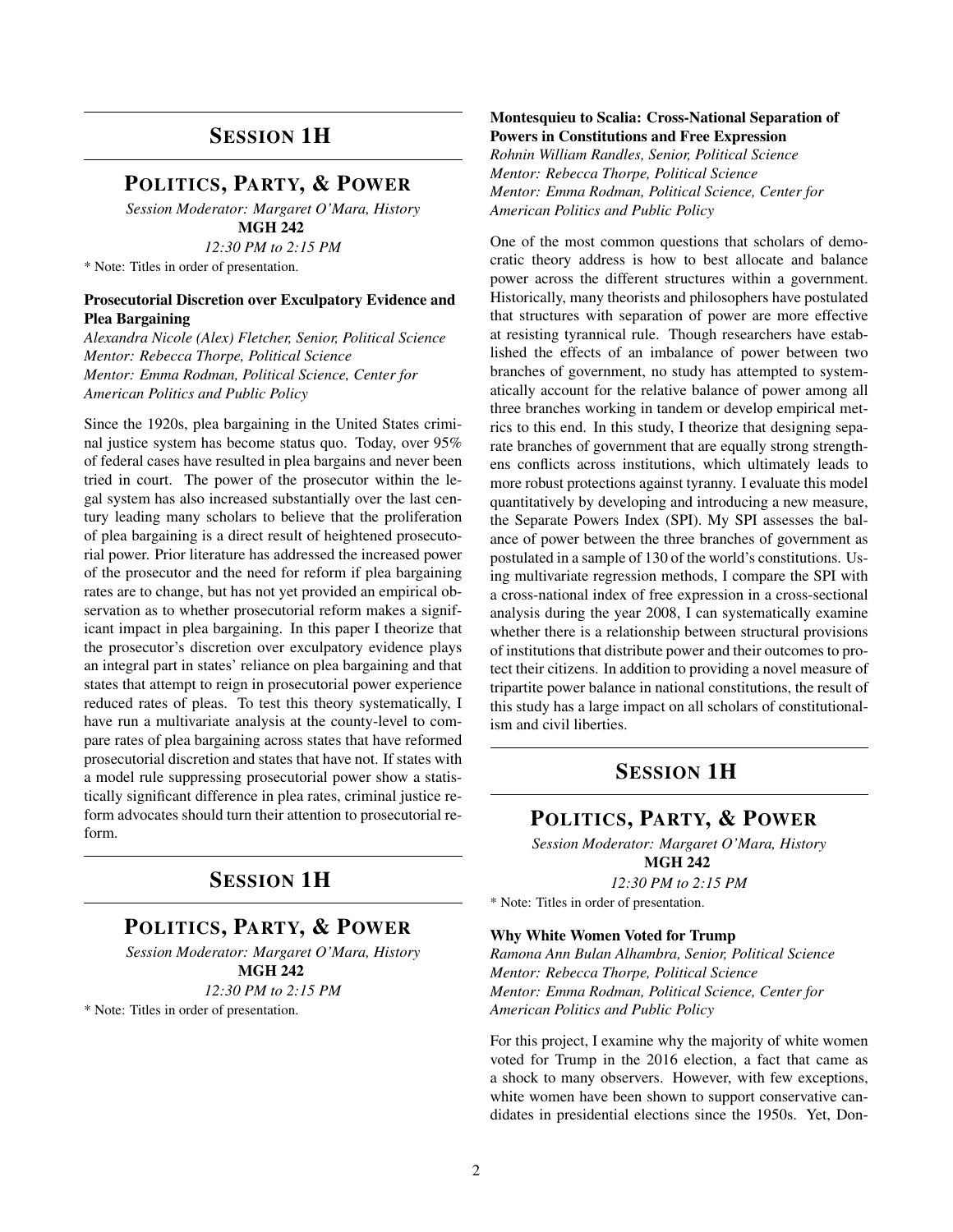ald Trump's election can be considered unique as he was still able to gain most white women's support despite his displays of various behaviors that could be regarded as overtly sexist. In this research design, I analyze white female voters using data from a 2016 Pilot Study by the American National Election Survey and hypothesize that racial resentment and internalized sexism are the primary factors that drove white women to support Donald Trump, controlling for partisanship, economic anxiety and other factors that might influence vote choice. I employ linear regression models using R programming software to examine a relationship between 2016 vote choice, racial resentment and internalized sexism systematically. In doing so, my analysis takes an intersectional approach, where both race and gender dynamics are useful in providing an explanation for white women's support for Trump.

### SESSION 1H

### POLITICS, PARTY, & POWER

*Session Moderator: Margaret O'Mara, History* MGH 242

*12:30 PM to 2:15 PM*

\* Note: Titles in order of presentation.

#### The New Battleground for Party Politics: Comparing State Legislators' Online Partisanship with Roll Call Votes

*Kerry Lin Pemberton, Senior, Political Science Mentor: Rebecca Thorpe, Political Science Mentor: Emma Rodman, Political Science, Center for American Politics and Public Policy*

Although legislative partisanship has traditionally been studied through measures like floor votes or debates, scholars have found that social media also provides a conducive environment for negative and positive displays of party politics. This project codes Tweets from both Washington and Texas State legislators in 2017 as either "partisan" or "neutral" in order to create a proportion for each category and correspondingly identify the extent to which these legislators participate in partisan behavior online. Then, these proportions are compared with an individual legislator's roll call votes, markers of their general level of polarization, in order to view whether or not they are behaving in a more partisan manner online than their votes would indicate. My paper posits that the unique conditions of social media cause legislators to behave differently, resulting in a comprehensive increase in legislator partisanship. This research holds importance in future studies by shedding light on how social media is used by those in our state governments, especially as it pertains to their party posturing online.

## SESSION 2Q

## PUBLIC POLICY, INEQUALITY & POLITICAL EXCLUSION: CAUSES, CONSEQUENCES & REMEDIES

*Session Moderator: Rebecca Thorpe, Political Science* JHN 026

*3:30 PM to 5:15 PM*

\* Note: Titles in order of presentation.

#### The Effect of State-Level Immigration Policy on Populations of Undocumented Immigrants and Immigration Flows

*Wren Cavanaugh, Senior, Political Science, History UW Honors Program Mentor: Rebecca Thorpe, Political Science*

*Mentor: Emma Rodman, Political Science, Center for American Politics and Public Policy*

Since the 1990s, legislation in many US states has increasingly criminalized and restricted undocumented immigration. However, despite these restrictive policies, the population of undocumented immigrants has increased and overall immigration flows from Mexico to the US only began to decline following the 2009 recession. This research responds to decades of increasingly punitive policy and intends to test the efficacy of these policies. Many studies have focused on the efficacy and implications of federal policies, but far less attention has been given to state-level policies in the US. This paper analyzes the efficacy of punitive, state-level immigration laws from 2010 to 2016 in the United States. I hypothesize that there is no significant relationship between the passage of punitive state-level immigration policies and the year-to-year change in state populations of undocumented immigrants. However, I also hypothesize that the introduction of punitive state-level immigration policies affects yearly immigration flows—or the number of people immigrating from Mexico to a specific US State. To conduct this study, I created an index that aggregates a broad spectrum of laws, including policing, licensing, education, public benefits and labor. I then selected a few high-profile state laws intended to deter or curb undocumented immigration. I used multivariate regression analyses to test whether the introduction of punitive policy immigration policy systematically influences migration flows and changes in migrant populations while controlling for relevant economic and demographic factors.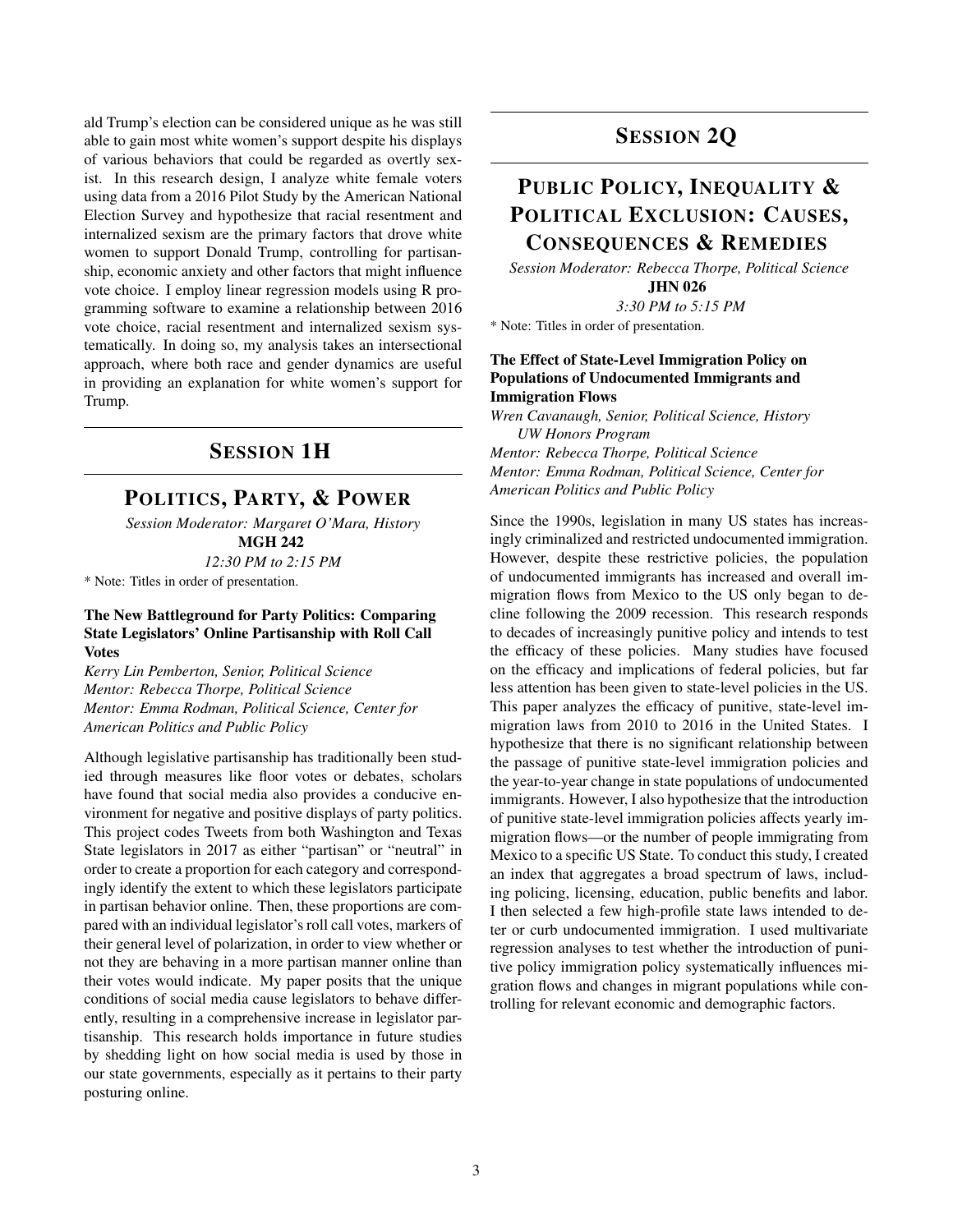### SESSION 2Q

## PUBLIC POLICY, INEQUALITY & POLITICAL EXCLUSION: CAUSES, CONSEQUENCES & REMEDIES

*Session Moderator: Rebecca Thorpe, Political Science* JHN 026

*3:30 PM to 5:15 PM*

\* Note: Titles in order of presentation.

#### Public Transit and Private Car Ownership: How to Best Help Low-Income, Urban Workers

*Cj (CJ) Robinson, Senior, Political Science Mentor: Rebecca Thorpe, Political Science Mentor: Emma Rodman, Political Science, Center for American Politics and Public Policy*

This study seeks to understand how to best support lowincome, urban employment mobility through transportation. While scholars have studied the effects of urban planning, access to a private vehicle and public transportation for lowincome residents, there is no consensus in the academic community for which method of transportation is most effective. Utilizing responses from the 2004 General Social Survey, the study measures perceived access to public transit, car ownership and employment mobility—the ability to switch to an equally desirable job— among low-income residents. Additionally, I employ census data measuring willing job-to-job transfers, car ownership and low-income public transit commuting time as a proxy for transportation access. I expect to find a positive relationship between car ownership and employment mobility, while I predict no relationship between public transportation and mobility. I utilize a multivariate regression analysis for the census data. This study has important implications for transit policy, as it can help inform how to better fund public transit to help low-income individuals and may lead to experimental policy like low-income car subsidies.

## SESSION 2Q

## PUBLIC POLICY, INEQUALITY & POLITICAL EXCLUSION: CAUSES, CONSEQUENCES & REMEDIES

*Session Moderator: Rebecca Thorpe, Political Science* JHN 026

*3:30 PM to 5:15 PM*

\* Note: Titles in order of presentation.

#### Welfare, Punishment, and Political Participation: Assessing Welfare Punitiveness and Voting Behavior

*Allyson Rose Mc Kinney, Senior, Political Science, Law, Societies, & Justice Mentor: Rebecca Thorpe, Political Science Mentor: Emma Rodman, Political Science, Center for*

*American Politics and Public Policy*

This study evaluates whether more punitive state welfare policies depress rates of voter turnout in communities with high concentrations of welfare recipients. While scholars have studied the influence of demographic group belonging and the effects of state institutional contact (prison, welfare, etc.) on political participation and voting, researchers have not studied how voting behavior shifts in response to policy-level variations in welfare states. To address this gap in the literature, I use data from the Urban Institute's Welfare Rule's database to generate a novel index of state welfare punitiveness that will be broadly useful for scholars interested in state welfare policies and political socialization. I use multivariate regression analysis to test whether high concentrations of welfare recipients in more punitive states systematically affects voting behavior. Results of this study will be relevant for scholars concerned with voting behavior, political learning, institutional contact, and democratic participation.

### SESSION 2Q

## PUBLIC POLICY, INEQUALITY & POLITICAL EXCLUSION: CAUSES, CONSEQUENCES & REMEDIES

*Session Moderator: Rebecca Thorpe, Political Science* JHN 026

*3:30 PM to 5:15 PM*

\* Note: Titles in order of presentation.

#### In the Jailhouse, Not the Statehouse: Racialized Felon Disenfranchisement and Black Descriptive Representation

*Jeani Rene Atlas, Senior, Law, Societies, & Justice, Political Science*

*Mentor: Rebecca Thorpe, Political Science Mentor: Emma Rodman, Political Science, Center for American Politics and Public Policy*

The purpose of this study is to analyze how felon disenfranchisement laws affect Black descriptive representation in state legislatures. In recent decades, scholars have shown that laws restricting or eliminating the voting rights of convicted felons disproportionately prevent Black people from voting. Scholars have also found that Black voters are more likely to vote for Black political candidates than voters of other races. However, researchers have yet to link felon disenfranchise-